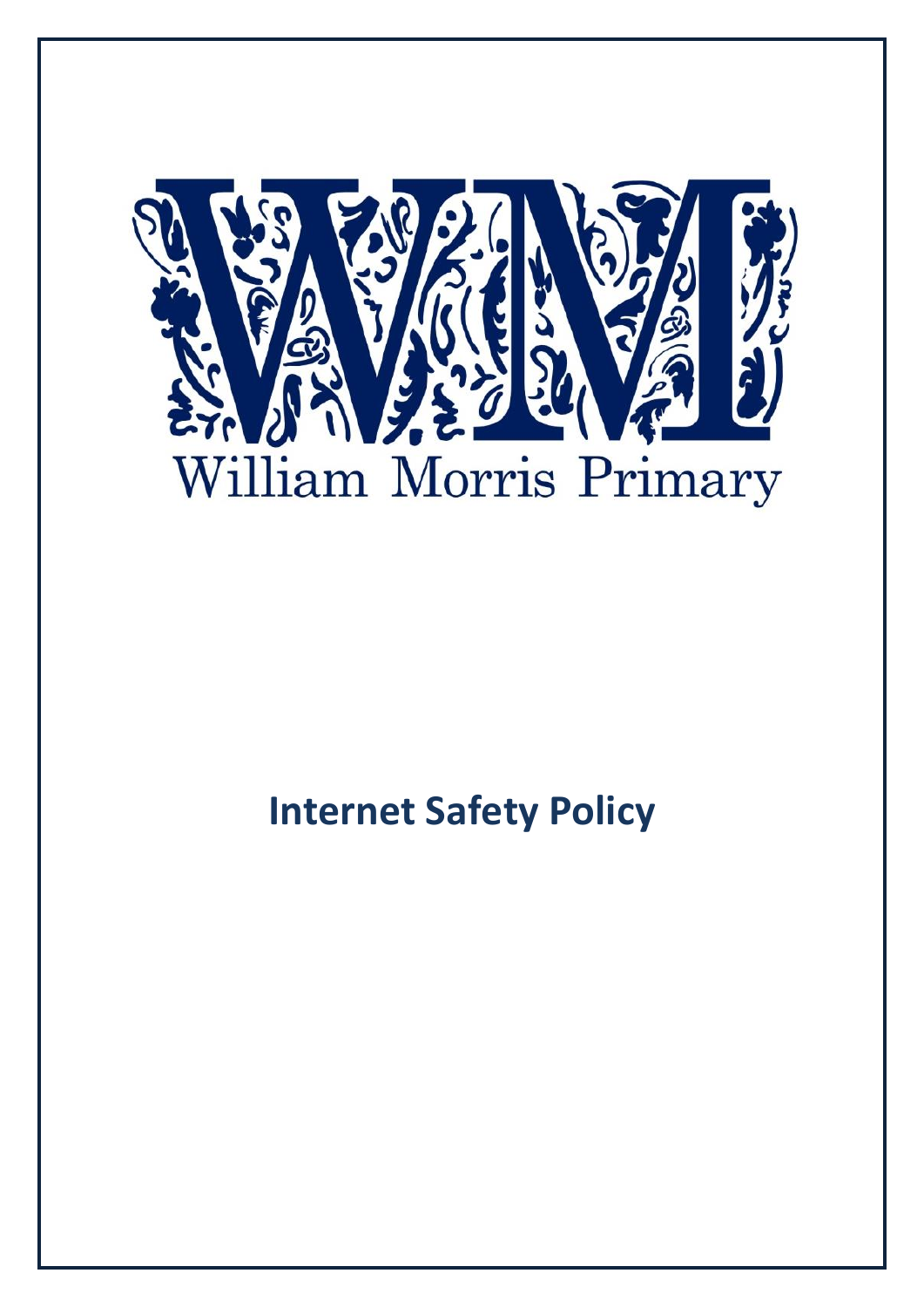## **1. Introduction**

At William Morris Primary, we see technology as vital in all subjects and endeavour to ensure that all staff and children have access to relevant, up to date, high quality technology. In many areas of school life, the use of technology is crucial and must be protected from disruption or loss of service. It is essential therefore that the availability, integrity and confidentiality of the technology systems and data are maintained at a level that is appropriate for our needs. Online safety is a fundamental part of all areas of ICT, whether generic, cross curricular or for administrative purposes and, at William Morris, it is a priority across all areas of the school.

# **2. Our vision for E-safety**

With the incredible advances in the technologies that enable internet access, the internet is easily available in the forms of mobile phones, tablets, smart watches, games consoles and smart TVs, it is essential that all children at William Morris understand the benefits and dangers of using such devices. As the use of technology is an integral part of the teaching and learning at William Morris, we view the teaching of online safety as a key part of our curriculum. At every opportunity, online safety is taught and discussed with our children where appropriate in everyday use, as well as having a specific focus on particular areas of online safety.

We aim to support the education and implementation of online safety with our parents/carers through providing links to relevant websites, accessed through our school website; the online safety policy being available from our website; providing opportunities for an E-safety meeting for parents and carers and including relevant information in our 'Acceptable Use Policy' which is reviewed regularly.

The statutory curriculum expects pupils to learn how to locate, retrieve and exchange information using technology. In delivering the curriculum, teachers need to plan for and make use of this, for example, web-based resources and e-mail. Access to life-long learning and employment increasingly requires computer and communications use and pupils need to develop these skills efficiently. Access to the internet is a necessary tool for staff and pupils. We encourage pupils to show a responsible and mature approach towards its use.

We ensure that children and staff at William Morris are protected in their use of technology through encouraging and modelling appropriate use, being supervised and having appropriate restrictions and filters in place.

Knowledge of what to do when problems occur is also a high priority for our school and this is delivered through staff meetings and sound knowledge instilled in children during lessons. This is crucial as children and adults need to also be aware of how they can deal with inappropriate content and who to contact when they are not in a school setting.

Computing and all it involves, such as e‐mail, the internet and mobile devices are a vital part of our daily life in school and we therefore strive to give pupils and staff the opportunities to:

- access world-wide quality educational resources
- participate in new initiatives
- provide access to educational materials and good curriculum practice
- communicate with the advisory and support services, professional associations and colleagues
- have access to and become skilled in the use of emerging technologies
- carry out all of the above safely and responsibly.

## **3. Our Technical Support Team**

Any problems, worries or concerns must be reported to our team and the schools designated safeguarding lead as soon as possible. It should be noted that sharing/viewing illegal information/images with others is a criminal offence; however, it may be necessary to inform/show the DSL or Headteacher to enable them to take further action if necessary and this may involve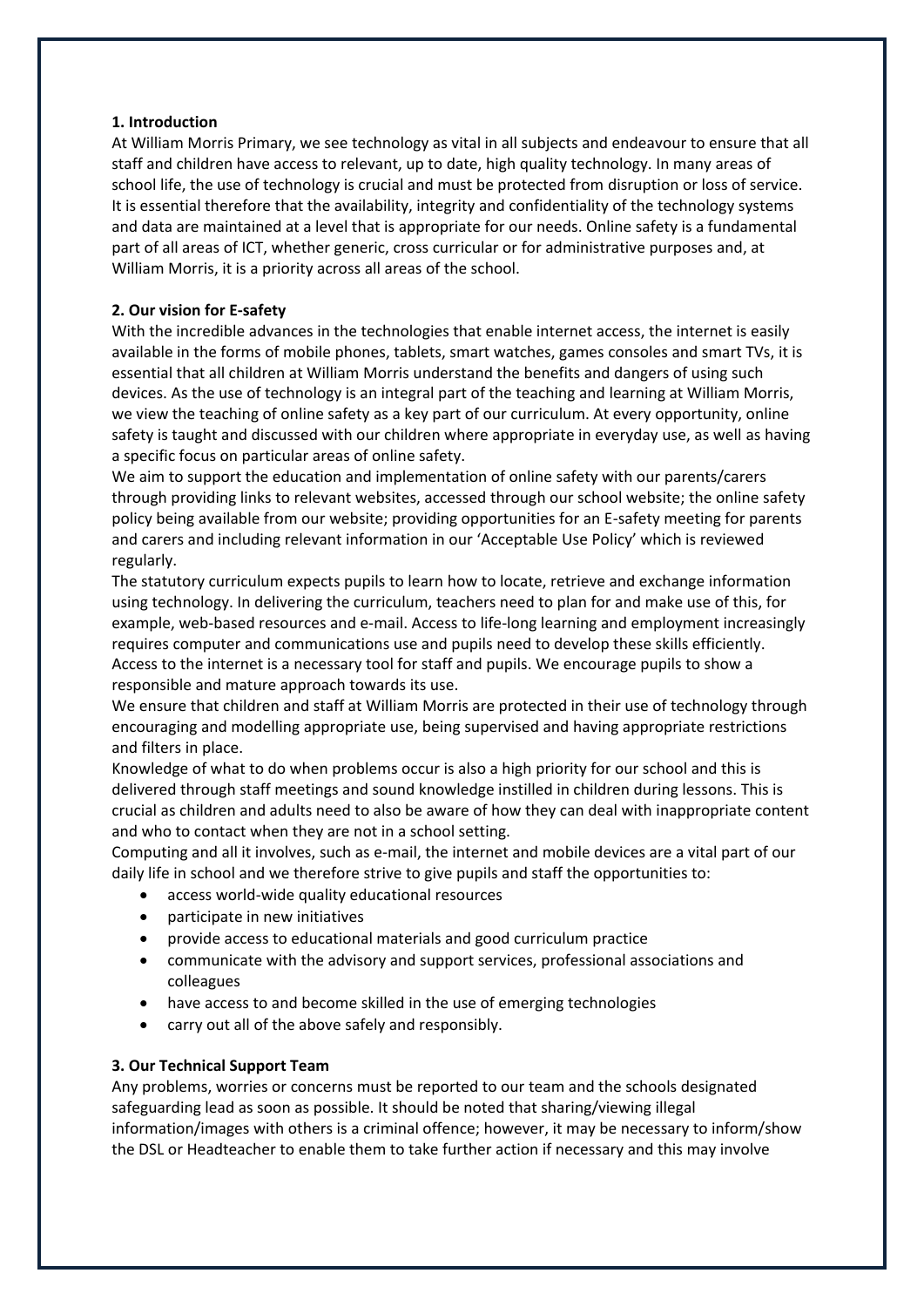contacting the police or getting support from an organisation such as the Child Exploitation and Online Protection Centre (CEOP).

The role of the online safety coordinator and technical support team:

- having overall responsibility for ensuring the development, maintenance and review of the school's Internet Safety Policy and associated documents, including Acceptable Use Policies, supported by the Headteacher
- ensuring that the policy is implemented and that compliance with the policy is actively monitored
- ensuring that all staff are aware of reporting procedures and requirements should an online safety incident occur
- ensuring an online safety Incident Log is appropriately maintained and regularly reviewed
- keeping personally up-to-date with online safety issues and guidance through liaison with the Local Authority and through advice given by national agencies such as the Child Exploitation and Online Protection Centre (CEOP).
- providing or arranging online safety advice/training for staff, parents/carers and governors
- ensuring the Headteacher, SLT, staff, children and governors are updated as necessary
- liaising closely with the school's Designated Safeguarding Lead

## **4. Security and data management**

Security is a complex subject that involves all technology users in the school, dealing with issues regarding the collection and storage of data through to the physical security of equipment. In line with the requirements of the Data Protection Act (1998), sensitive or personal data is recorded, processed, transferred and made available for access in school. This data is:

- Accurate
- Secure
- Fairly and lawfully processed
- Processed for limited purposes
- Processed in accordance with the data subject's rights
- Adequate, relevant and not excessive
- Kept no longer than is necessary
- Only transferred to others with adequate protection
- Kept secure and staff are informed of what they can or can't do with data through this online safety Policy and the Acceptable Use Policy (AUP)
- Accessed by relevant staff who know the location of data or are aware of who to ask
- Only used via approved means to access, store and dispose of confidential data
- Backed up using a system that is overseen by our technician

Staff are reminded about security through staff meetings and information on GDPR is displayed in the staffroom.

## **5. Use of mobile devices**

The EYFS framework: Section 3.4 (2012) states that

"....Safeguarding policy and procedures must include an explanation of the action to be taken in the event of an allegation being made against a member of staff, and cover the use of mobile phones and cameras in the setting."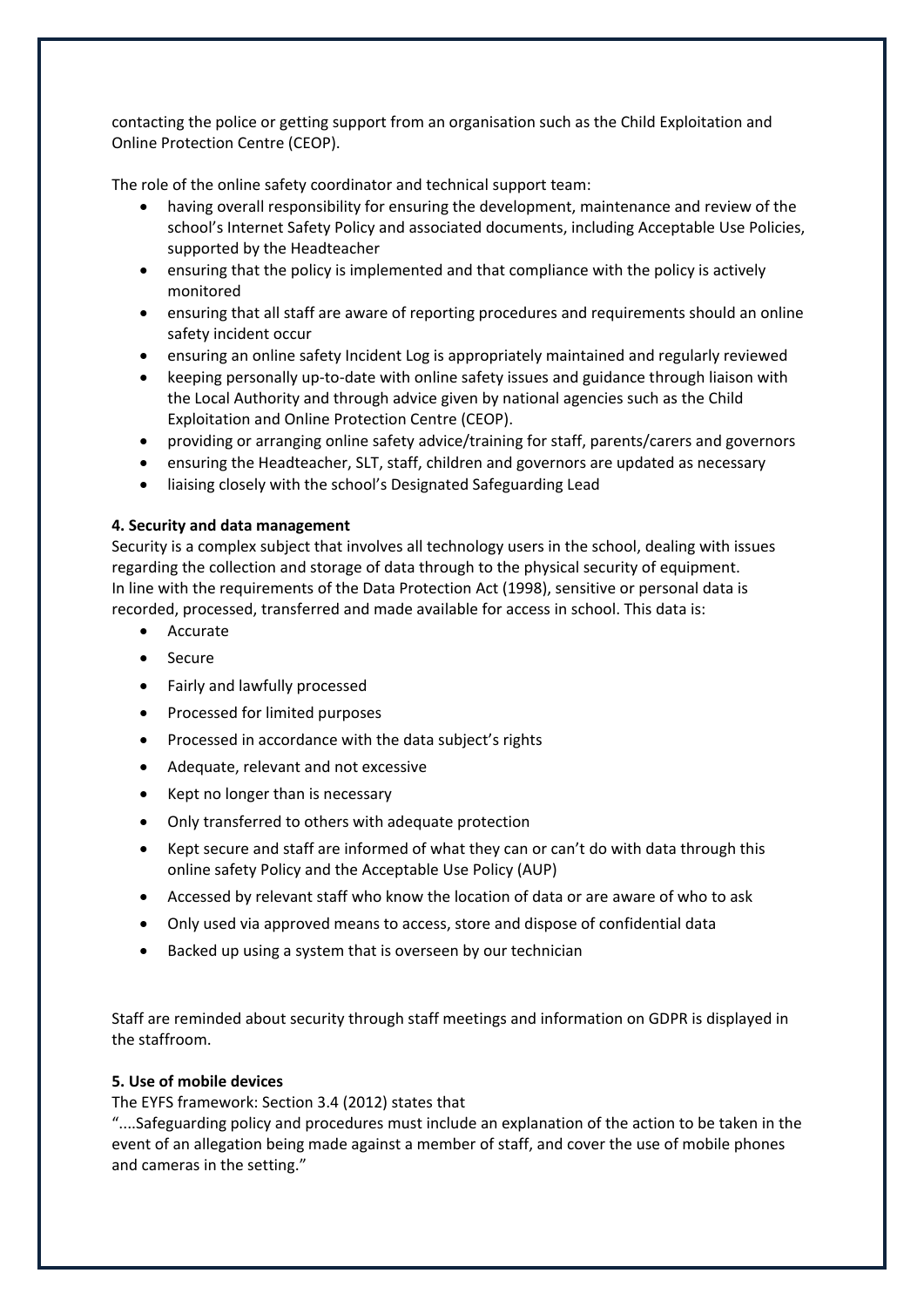#### **Mobile phones**

#### **Staff**

All staff are allowed to bring in a mobile phone for personal use. During school session times, all phones should be set to silent mode and kept away out of sight. They must stay away during all of the school sessions throughout the day. Special permission may be sought and sanctioned by the Headteacher in certain circumstances, for example, during pregnancy, illness or possible medical or family emergencies.

Phones may be used during break times, out of the sight and hearing distance of children. Designated areas are the staffroom, the various offices ( if available), Meeting Room, classrooms (if empty) or the side of the building outside.

# **Personal devices must not be taken into EYFS and there will be clear notices on the doors leading into those areas.**

For security reasons, staff have access to a lockable locker if required

## **Staff are allowed to connect their personal devices to the school's Wi-Fi network or server via a guest password.**

#### **Parents**

Parents are politely requested to leave their phone out of sight and refrain from answering any phone calls or using text messaging whilst inside the school building. They are also politely asked to show consideration to other parents and children whilst on school property, including the playgrounds for drop off and collection.

**Activities outside the normal school day (Sports day, class assemblies, shows) are all covered by the school.**

#### **Acceptable Use Policy**

Parents are asked to set their phone to silent mode during any events and to show consideration to parents and children whilst on school property.

**Photographs and video footage can be taken of their own child under the Data Protection Act (1998), the as long as it is only of their child and for their personal viewing only.** Parents are reminded that they should not post photographs or video footage of other children without their prior consent on social media sites.

Parents are reminded about when they can take photos and videos and that they should only be of their child at the relevant events. It is also explained that they should not be used to show other children on social media sites.

Under the Data Protection Act (1998), parents are entitled to take photographs of their own children on the provision that the images are for their own use, e.g. at a school production. Including other children or for another purpose could constitute a potential breach of Data Protection legislation. **Parents are not permitted to use any technologies that belong to the school without staff supervision.** 

## **Children**

**Children are not permitted to bring mobile devices to school**. There are certain circumstances where children may be required to bring a mobile phone to school, for example, emergency reasons - if they travel to school by themselves. Therefore, if a mobile phone is brought to school**, it is handed in to the office or to the class teacher as soon as the child arrives at school and is collected from the office at the end of the day.**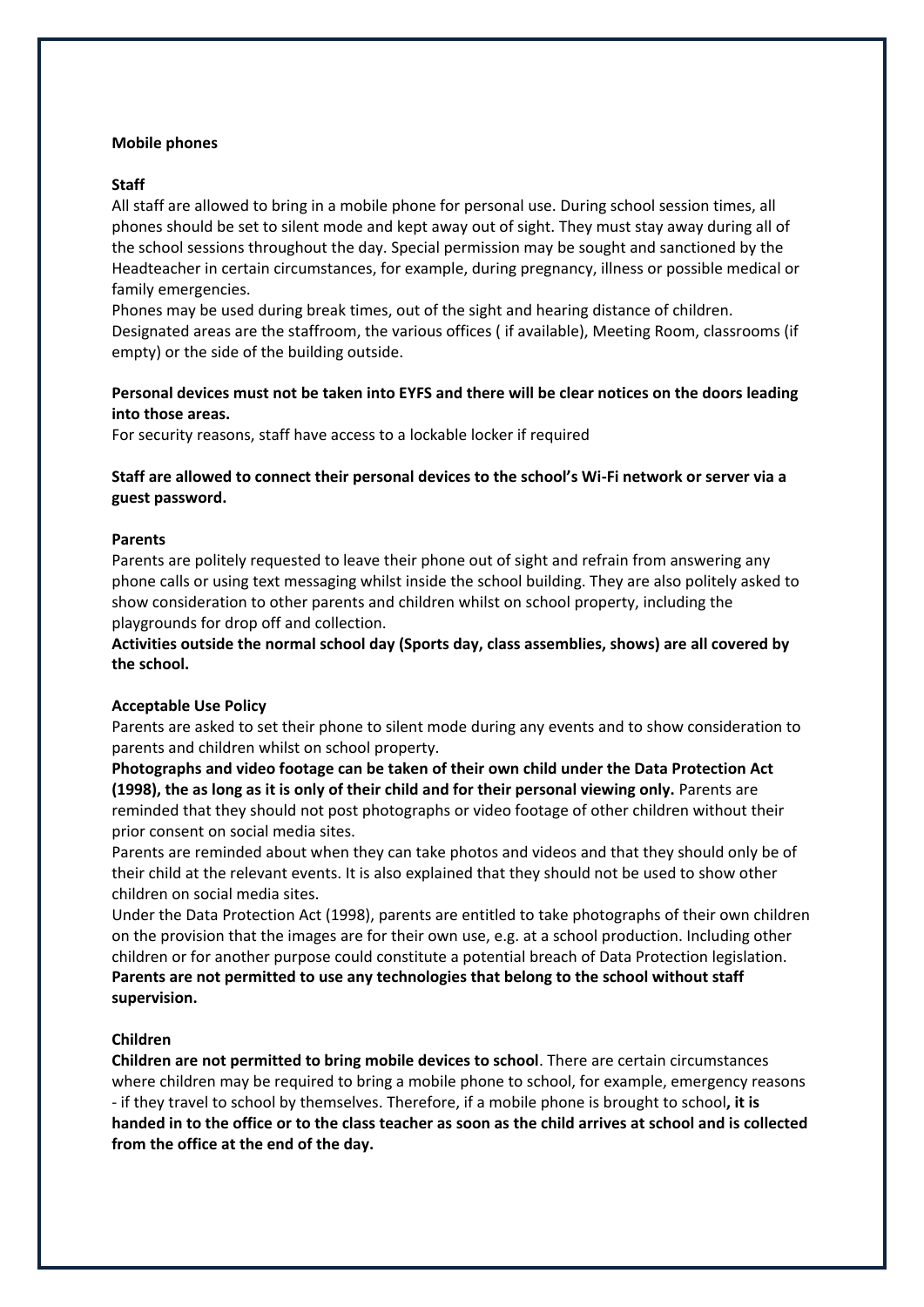Children are not allowed to take videos or photographs using their mobile devices on school property. If this does happen it is reported to The Headteacher as soon as possible.

#### **Other mobile devices**

#### **Staff**

Staff are allowed to bring in other personal mobile devices, for example tablets, as long as they abide by this online safety Policy and the Acceptable Use Policy and are reminded here that and they must not be used to take photographs or video footage of children for any reason. **Any images or video footage of children taken on school issued staff iPads must be deleted before leaving the school premises.** 

#### **Parents**

The same rules that apply to mobile phones also apply to other mobile devices.

#### **School**

School has iPads in each class for the children to use for educational purposes and one available for each teacher for educational and teaching purposes. Each class has their own iPads set up according for the classes needs and all iPads in a class are identical and set up in the same format.

The iPads have restrictions on them to prevent children and staff from accessing itunes, the apple store, changing settings, deleting and installing apps, sending email, using Facebook and using Facetime. Age restrictions for apps and content have also been set up. It is not possible for staff or pupils to edit this in any way.

The ICT coordinator has limited access to install appropriate apps along with the school technician. Both monitor this. Content is downloaded through the official store.

Class iPads are stored in an iPad trolley and locked away each end of day or when not in use.

## **6. Use of digital media**

(cameras and other recording devices)

#### **Consent and Purpose**

Written consent for taking and using images in school, on the website and for media purposes is sought at the start reception year or when the child joins the school and adhered to by everyone. Written consent details are kept in the school. This is also sought for the use of Tapestry in Reception in order to create online Learning Journeys.

Consent is split into sections to ensure clarity of what is being agreed to – Photographs being taken and used on the website and photographs for any newspaper/media articles. Taking Photographs/Video

All classes have a camera with still and video capabilities and the class teacher and TAs connected to that class may use the camera for educational/school purposes. Children may also use the camera for educational purposes where they have been given permission. iPads also have the ability to take photographs and video footage but these are not linked to any external cloud or wireless system. There are also no email accounts to them. Staff and children may use them as part of their learning, if appropriate, but must remove any video or images as soon as they have been used.

The use of personal recording devices is not permitted. If anyone is seen using their own devices they are reminded of the rules in this document and it is reported to The Headteacher as soon as possible so that they can respond to the situation.

Children/staff may refuse to be part of a photograph/video, even if permission has been given by a parent/carer and their individual rights must be respected.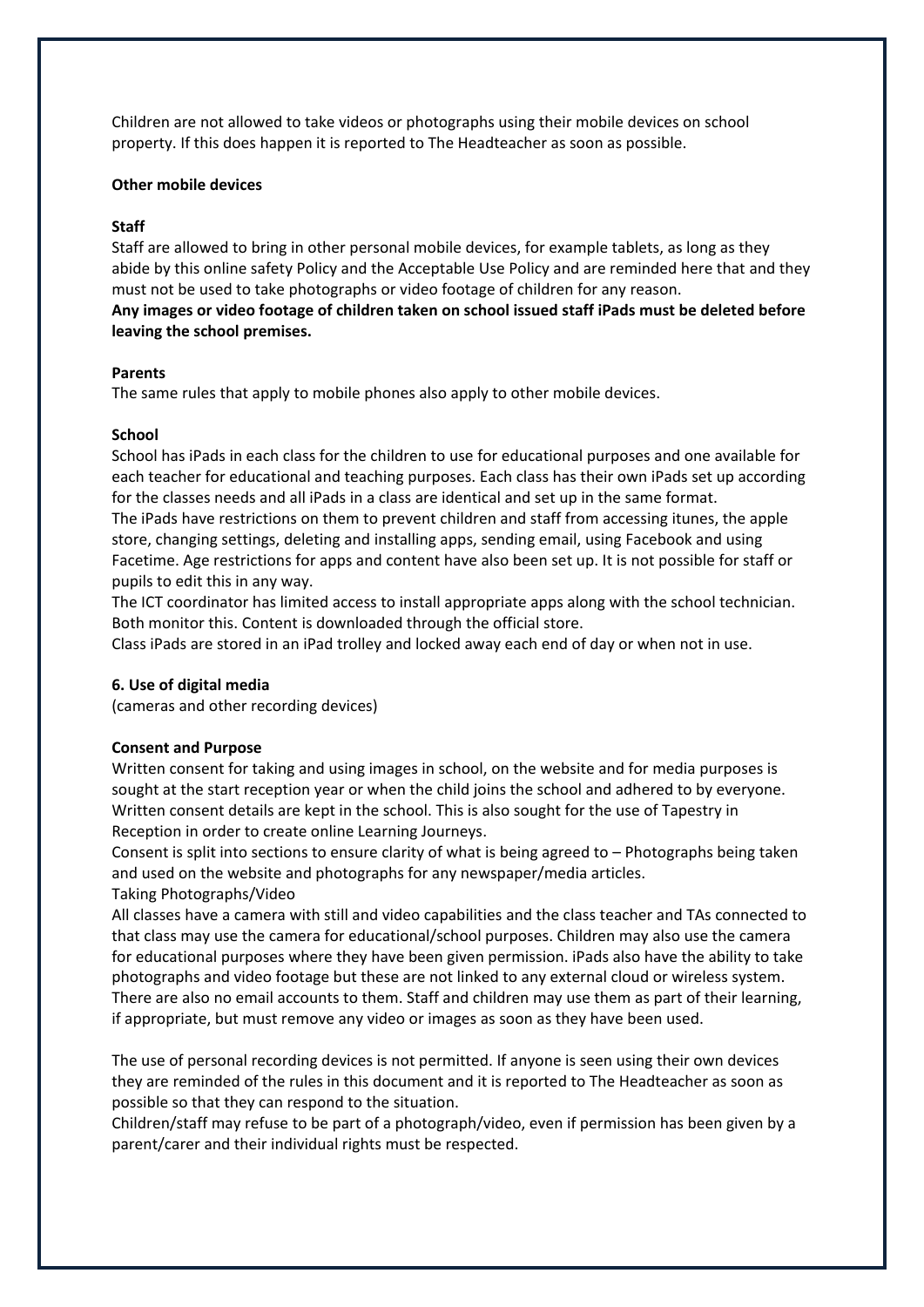Care should be taken when videoing/taking photos of children/staff to ensure that they are not put in compromising situations, for example, distressed, injured or in context that could be embarrassing or misinterpreted. Care is also needed to ensure that children are appropriately dressed and represent the school and themselves in the best possible light.

Staff check each individual photo that is being used for a purpose to ensure that no-one is in a compromising position, especially any children or staff in the background.

Care is taken to ensure that certain children are not seen as favourites for any images/video used on the website or around school.

Any toilet area is strictly off limits for any recording devices. Mobile phones taken to the swimming baths must remain in the staff's pocket at all times whilst on site. Recording devices must not be out in school whilst children are getting changed for any reason and photos/videos of children getting changed are strictly forbidden.

Photographs/video of children showing a background context, piece of work or in a group situation are preferable.

#### **Storage of Photographs/Video**

The class camera is kept locked away in a cupboard in the classroom when not in use. Any photographs/video footage of children are stored on a password protected laptop/computer or on the school server. They should not be transferred to a memory stick they are stored in a password protected area.

Teaching staff and TAs have permission to access photographs/videos for school purposes. Should an image/video be required to be taken out of the school environment, this is very unlikely, any appropriate details of what is happening and why will be discussed with The Headteacher and any other appropriate adults/parents/carers and permission from The Headteacher should be sought. For example, dance festivals.

Photographs/video footage, assessment data and other confidential documents eg SEND documents should not be sent via email without being password protected. Should they need to be sent that way for any purpose, they should be password protected and discussed with The Headteacher, before they are sent.

Staff do not store any images or video on their personal devices. In the summer term, any photographs or video footage are deleted from the class cameras. (This is reminded to staff at the end of a school year.)

## **Publication of Photographs/Videos**

Consent must have been given before a child's photograph/video footage is published to the school's website and it is the responsibility of the member of staff to make sure that permission has been given for all children and staff in the photograph – this is found in with the child's admissions form in the main office. **A note is also put on the school management system for any child who does not have parental permission for images to be used.** 

Only first names will accompany any photographs or video footage.

Written consent for taking and using images in school, on the website and for media purposes are sought when the child starts at William Morris Primary School. Written consent details are kept in the office and staff are made aware of any issues/restrictions at the start of the school year or when a new child arrives.

#### **When publishing images.**

Through staff meetings and E-safety and blogging training, staff are reminded that:

 Children's images are not to be displayed on insecure sites e.g. personal Social Networking Sites. Full names and personal details will not be used on any digital media, particularly in association with photographs.There are risks associated with publishing images, particularly in relation to use of personal Social Network sites. Staff are reminded to ensure that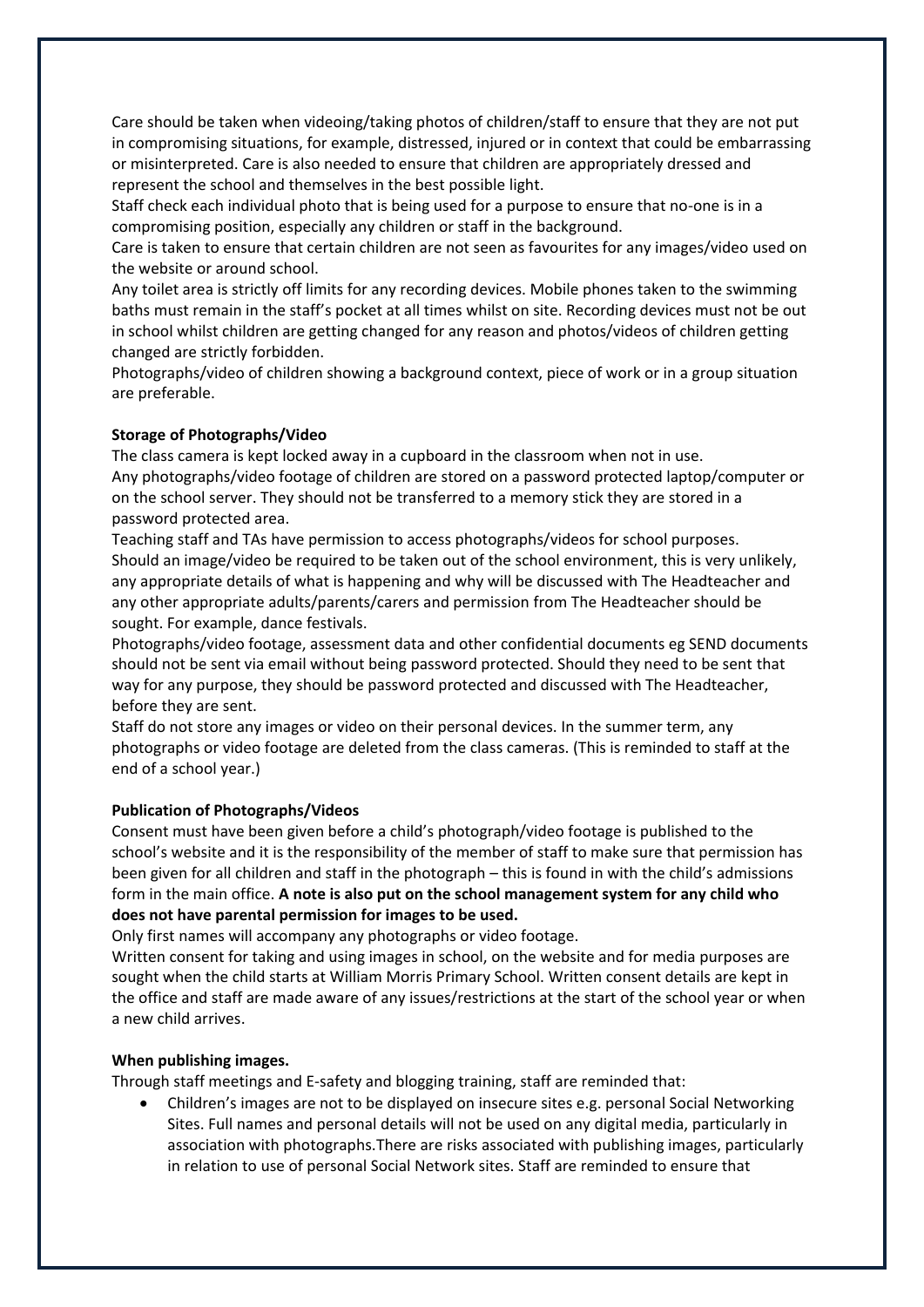personal profiles are secured and do not display content that is detrimental to their own professional status or could bring the school into disrepute.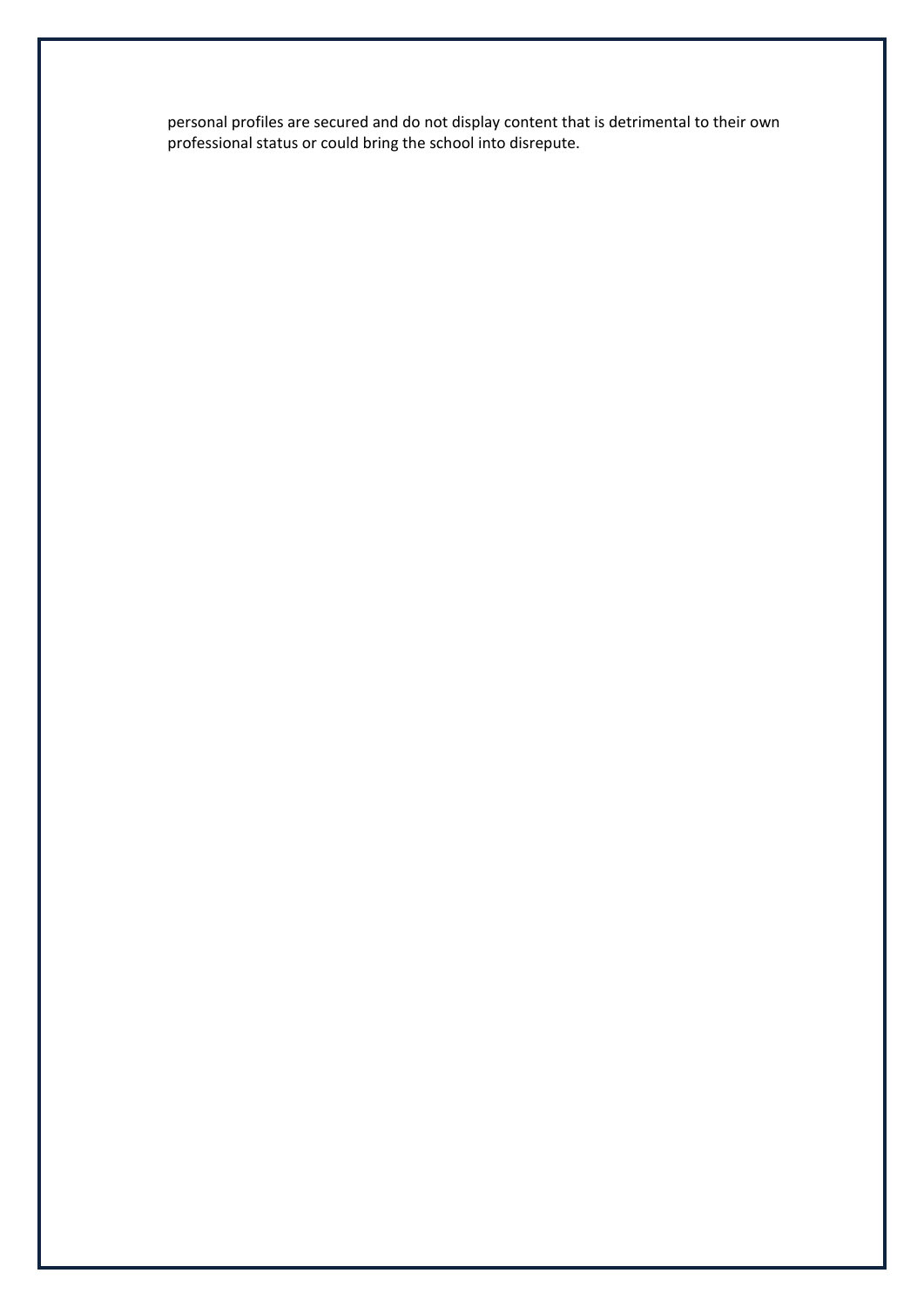# **7. Communication technologies**

New technologies are risk assessed against the potential benefits to learning and teaching before being employed throughout the school. As new technologies are introduced, this online safety Policy is updated and all users are made aware of any changes.

The following are examples of commonly used technologies used in William Morris Primary School: Email and our password protected server network system.

## **Staff**

All staff have access to the South West Grid for Learning service and are advised to use this for any email communications for school purposes.

Only official email accounts are used to contact other staff and parents/carers, and staff ensure that the language that they use is standard English that cannot be misinterpreted. Use of text or slang language is not used in communication to parents/carers.

**Personal email accounts are not used during school hours or on school equipment unless individual permission had been granted from The Headteacher.** 

- Staff must not enter into email or text communications with children
- Staff are made aware of the dangers of opening emails that are classified as spam and need to be educated in good online safety in this area
- Staff are reminded (see the Acceptable Use Policy) that email communications may be monitored at any time
- Staff should report any inappropriate emails/ SPAM (Junk Mail) to The Headteacher as soon as possible
- Staff are aware that they should not open any suspicious emails or attachments that appear to be inappropriate as doing so may mean that they commit a criminal offence or cause harm to the school's system. They should report them to The Headteacher who will contact the appropriate E-safety team
- Staff are made aware that email is covered by The Data Protection Act (1988) and the Freedom of Information Act (2000), meaning that safe practice should be followed in respect of record keeping and security

## **Children**

Email accounts for children are set up so that children cannot be identified from their email address. Children can email each other, but do not have open access to send or receive emails.

Online safety is adhered to, in particular, ensuring that children do not give any personal details and that a member of staff checks the content of any emails before they are sent. This is made clear before any emails are sent or received, through online safety lessons.

Subject/email address/content of received emails is monitored by a member of staff to ensure that children are not exposed to anything inappropriate.

Children report anything inappropriate/unexpected to the member of staff immediately and turn off their monitor.

Staff must report anything inappropriate/unexpected to The Headteacher.

The RM filtering service should reduce the amount of SPAM (Junk Mail) received on school email accounts.

## **Social Networks**

Social Network sites allow users to be part of a virtual community. Current popular examples of these sites are Facebook, Twitter, Club Penguin and Moshi Monsters (for children). These sites provide users with simple tools to create a profile or page including basic information about themselves, photographs, and possibly a blog or comments. As a user on a Social Network site, you may have access to view other users' content, send messages and leave unmediated comments. Many Social Network sites are blocked by default through filtering systems used in our school, but these settings can be changed at the discretion of The Headteacher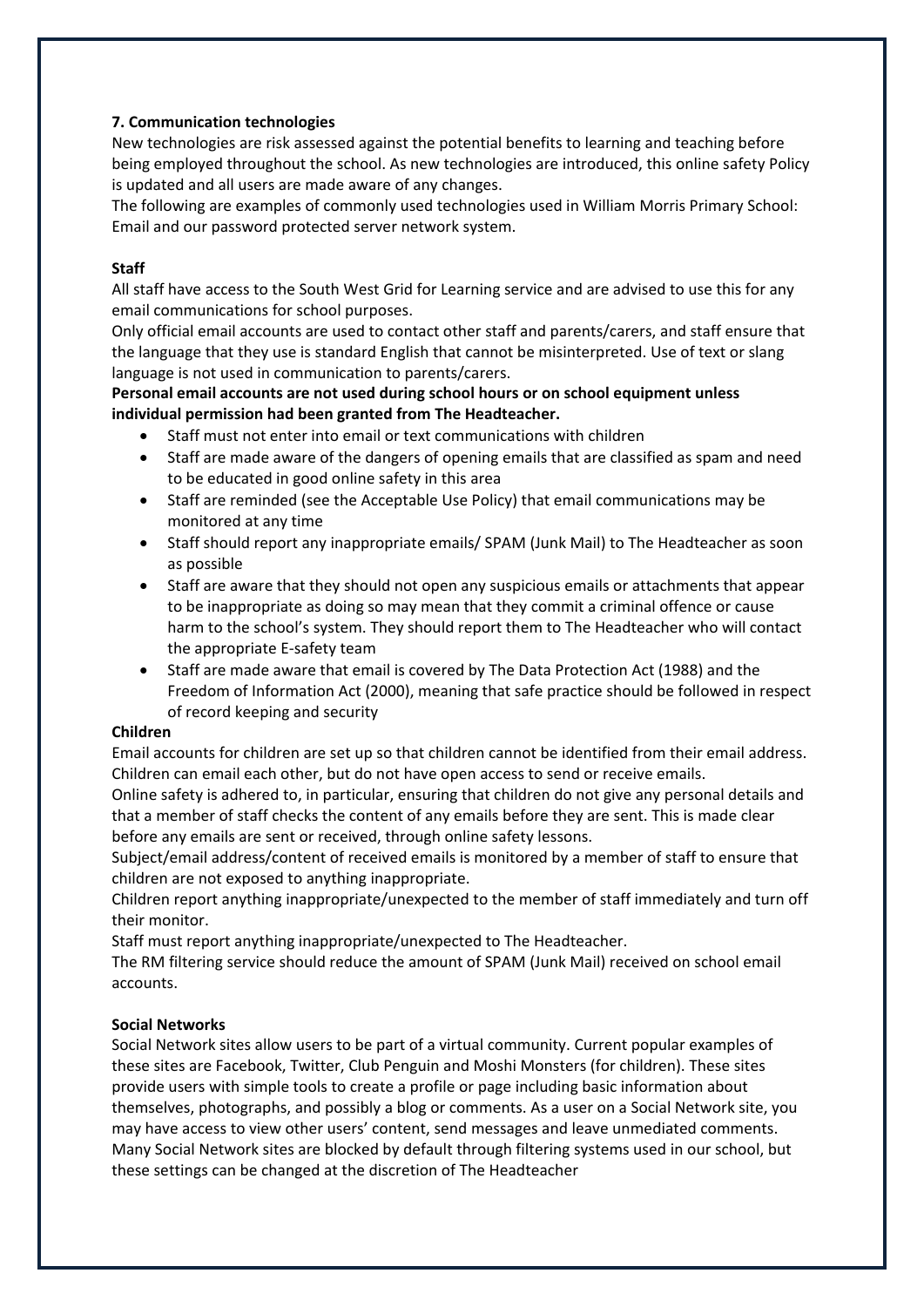Although use of Social Networks tends towards a personal basis outside of the school environment, their use as a tool for communicating with parents is becoming more commonplace in primary schools.

Messages are now texted to parents. Staff involved must consider the purpose and audience and also ensure that the privacy settings and interaction are appropriate.

Remember; whatever methods of communication are used, individuals should always conduct themselves in a professional manner. If content is made available on the web it is available for everyone to see and potentially remains there forever.

# **All staff are made aware of the following points:**

- The content on Social Network sites may be unmediated and inappropriate for certain audiences.
- If a Social Network site is used personally, details must not be shared with children and privacy settings must be reviewed regularly to ensure information is not shared automatically with a wider audience than intended.
- They must not give personal contact details to pupils or parents/carers including mobile telephone numbers, details of any blogs or personal websites.
- They must not communicate with children using any digital technology, especially where the content of the communication maybe considered inappropriate or misinterpreted. Online Communications with parents, past pupils or siblings of pupils, especially if under the age of 18, is discouraged.
- Children, including, past pupils, must not be added as 'friends' on any Social Network site.
- They must not post inappropriate comments about staff or children that could be construed as instances of cyberbullying.
- They must not post images of children or adults on profiles without permission of the individuals involved, especially if the photographs contain children other than their own.

## **Any content posted online should not:**

- **1. bring the school into disrepute**
- **2. lead to valid parental complaints**
- **3. be deemed as derogatory towards the school and/or its employees**
- **4. be deemed as derogatory towards pupils and/or parents and carers**

# **5. bring into question their appropriateness to work with children and young people**

## **Instant Messaging**

These are all blocked through restrictions on the iPad and by the filter

Staff are made aware of the risks involved in using this technology, for example, viewing inappropriate images or making unsuitable contacts, through online safety meetings. Staff who bring iPads/tablets in for personal use do not to connect to the school server or Wi-Fi for any reason. They are not to use personal email/FaceTime during school hours and if they are used at break time they should adhere to the times and places mentioned previously in the Mobile phone section.

Staff are not to use school ipads for any personal communications.

Parents are contacted through **the Messaging text service**. They also have access to the Parent Pay website.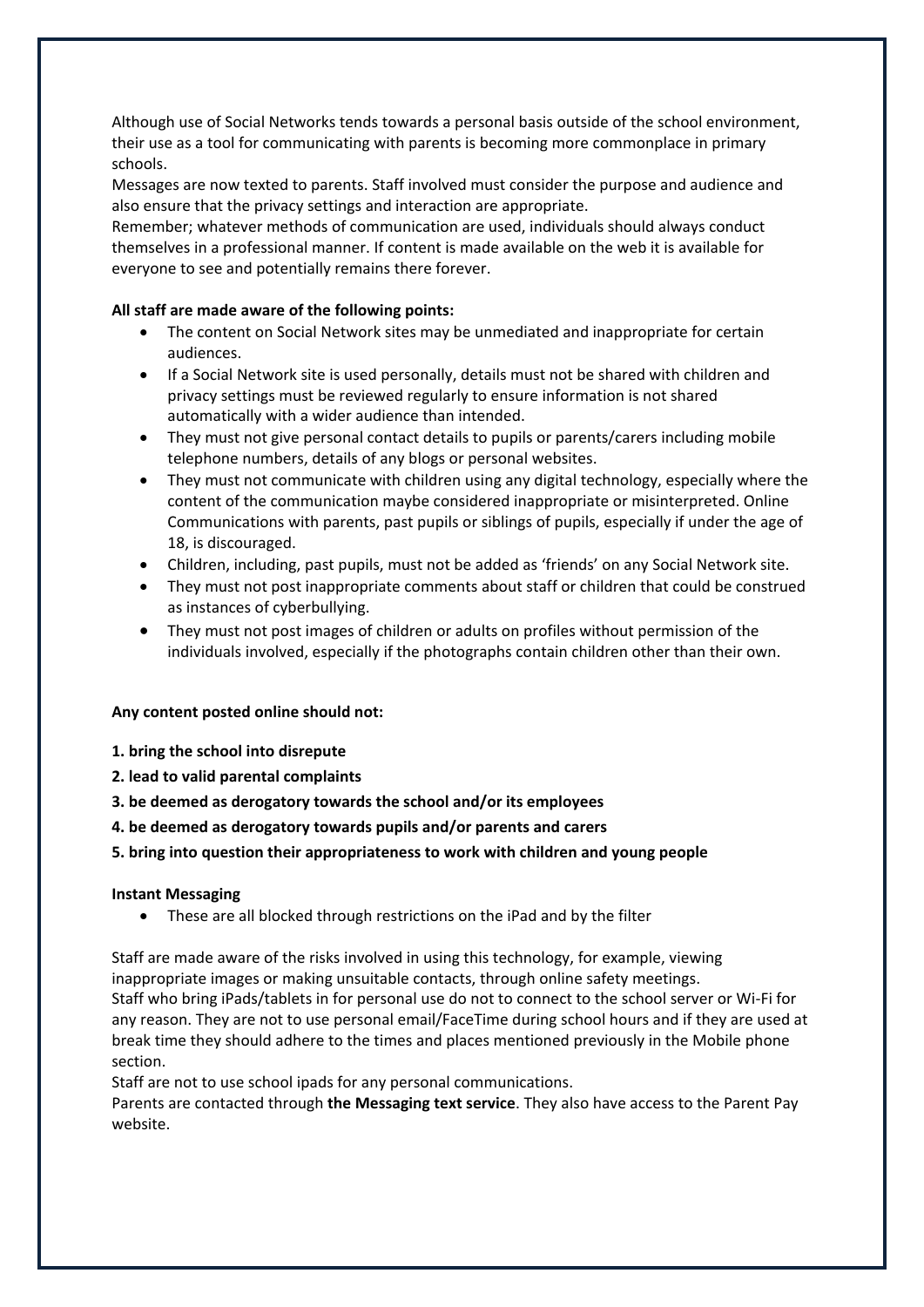#### **Websites and other online publications**

Our school website effectively communicates online safety to parents/carers through links to a wide range of informative and supportive websites. William Morris Primary works hard to ensure parents/carers are not left worrying about the myriad of E-safety issues out there alone, without support.

Overall responsibility for the website belongs to The Headteacher, but responsibility for appropriate areas is delegated to relevant teaching staff.

Issues such as Copyright is strictly observed and discussed with children as part of their own online safety education.

Full names and personal details are not used on the website. Photographs are not named with surnames.

Any downloadable material is converted to the read-only format of PDF, where possible, to prevent content being manipulated and potentially redistributed without the school's consent.

#### **8. Infrastructure and technology**

William Morris Primary ensures that its infrastructure and network is as safe and secure as possible. We subscribe to the RM filtering service where internet content filtering is provided by default. It is important to note that the filtering service offers a high level of protection but occasionally unsuitable content may get past the filter service. (Strategies are in place to deal with such situations.)

Anti‐Virus software is included in our school's subscription and is installed on all computers and laptops and is configured to receive regular updates.

#### **Children's access**

Children are supervised by a member of staff **at all times** when using computers/laptops/iPads/other devices in school.

Each year group/pupil has a login to access any computer/laptop.

Computers/laptops are set up with the same format to ensure consistency for all.

iPads are set up with the same format per year group to ensure consistency for all.

Children cannot access any areas deemed not appropriate for example, administrator tools, due to password usage.

#### **Adult access**

Staff can access areas that are appropriate for their use and have access to only appropriate passwords. They are required to keep these confidential and to pass on to our IT technician immediately if they feel this has been breached.

#### **Passwords**

Staff can access the school server through the teacher login and are reminded that care is needed when typing this in when children are nearby. In the case of supply staff, the Headteacher could login into a generic/guest login. For the register and school management systems the **class TA is trained** to access the register when needed. The administrator's password/installer password is available to the technician and kept by the The Headteacher.

Staff and children are reminded of the importance of keeping passwords secure at all times. If there is a breach of password security, The Headteacher or are informed so that the passwords are changed as soon as possible by contacting our technician. In the case of a member of staff's login, **this needs to be regarded as urgent.** 

Passwords include numbers and symbols to ensure that they are secure and this is taught in the online safety education of children and staff.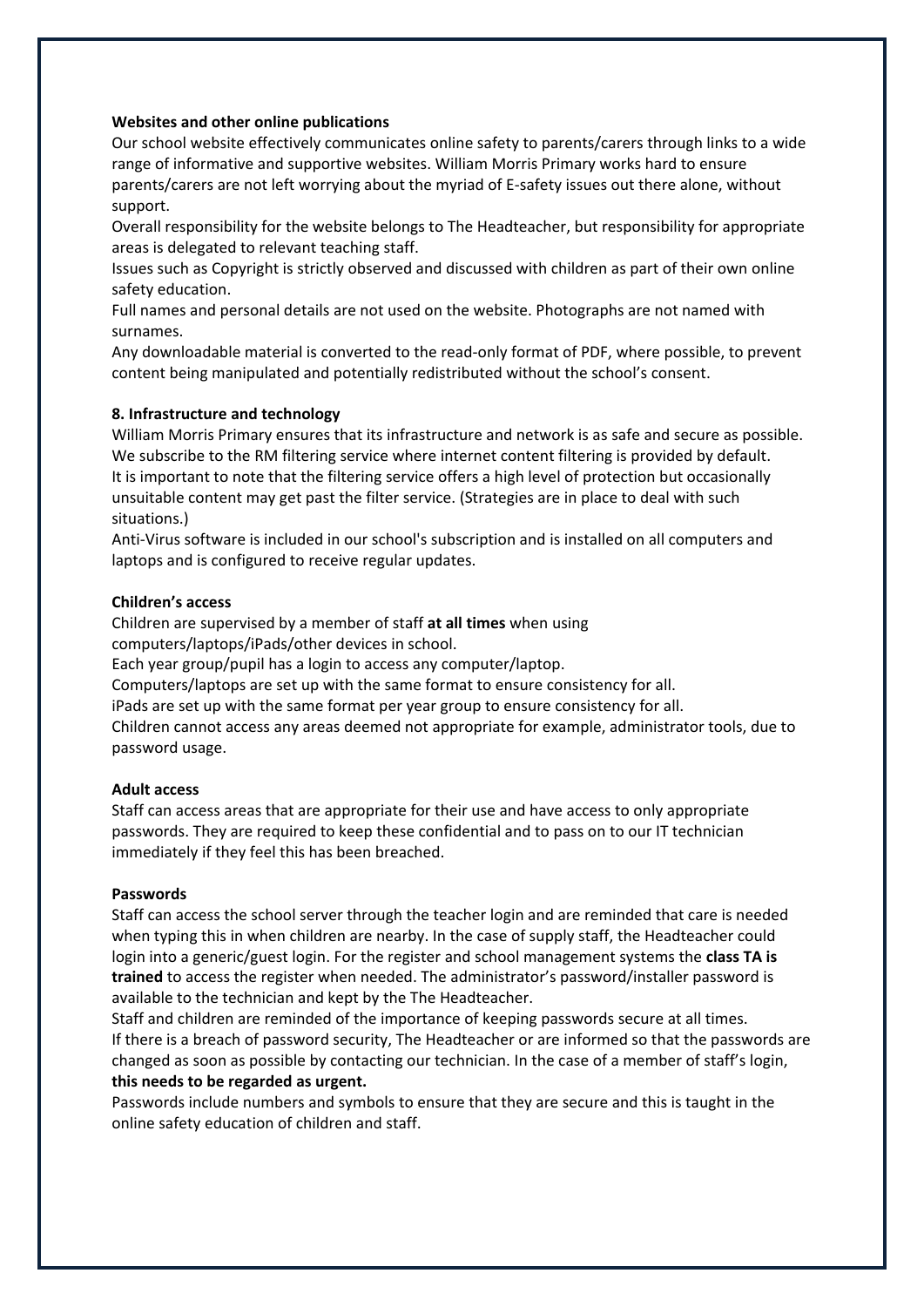## **Software/hardware**

- We ensure that we have legal ownership of all software (including apps on tablet devices) by following and purchasing from legitimate authorised stockists.
- Where appropriate, licenses for all software are kept.
- The Technician installs and monitors any software installed on the laptops and computers. The technician isresponsible for iPad app installation and deletion.

## **Managing the network and technical support**

Wireless devices are accessible only through a secure password.

Our iPads have restrictions on them preventing the downloading and deleting of apps and making 'in app' purchases. Any requests for apps go to the Headteacher.

Computers are monitored fortnightly by our technician, who updates all computers/laptops when needed. He has remote access if anything needs to be done immediately. A form is available in the staffroom for reporting any non-urgent IT issues.

Staff are made aware of the safe and secure use of systems through rules taught during computing lessons.

Children are reminded to login and out of school systems correctly during every ICT lesson. They are not allowed to turn on or off machines without permission or to shut down machines by simply pressing in the buttons as this could result in the loss of both other pupils and members of staff work.

Our Technician is responsible for managing the security of our school network along with the support and vigilance of our staff. The safety and security of our school network is constantly monitored and adapted as needed.

Staff and children are not permitted to download executable files or install software without the advice of our technician and permission from the Headteacher.

**Users are to report any issues to the technician via the form in the staffroom. Urgent issues can be emailed to School Office or The Headteacher.** 

## **Filtering and virus protection**

The system in school is monitored and managed by our technician. All staff laptops are set to regularly update and with Sophos and staff are aware of this and comply with requests from our technician.

## **9. Dealing with incidents**

Any incidents are recorded by the Headteacher and kept confidentially. Decisions as to the course of action are discussed with SLT and any appropriate action is taken.

## **Illegal offences**

Any suspected illegal material or activity is brought to the immediate attention of the Headteacher who will refer this to external authorities, e.g. Police, CEOP, Internet Watch Foundation (IWF). Never personally investigate, interfere with or share evidence as you may inadvertently be committing an illegal offence.

It is essential that correct procedures are followed when preserving evidence to protect those investigating the incident.

Potential illegal content is reported to the Internet Watch Foundation. They are licensed to investigate – schools are not!

# **Examples of illegal offences are:**

- Accessing child sexual abuse images
- Accessing non-photographic child sexual abuse images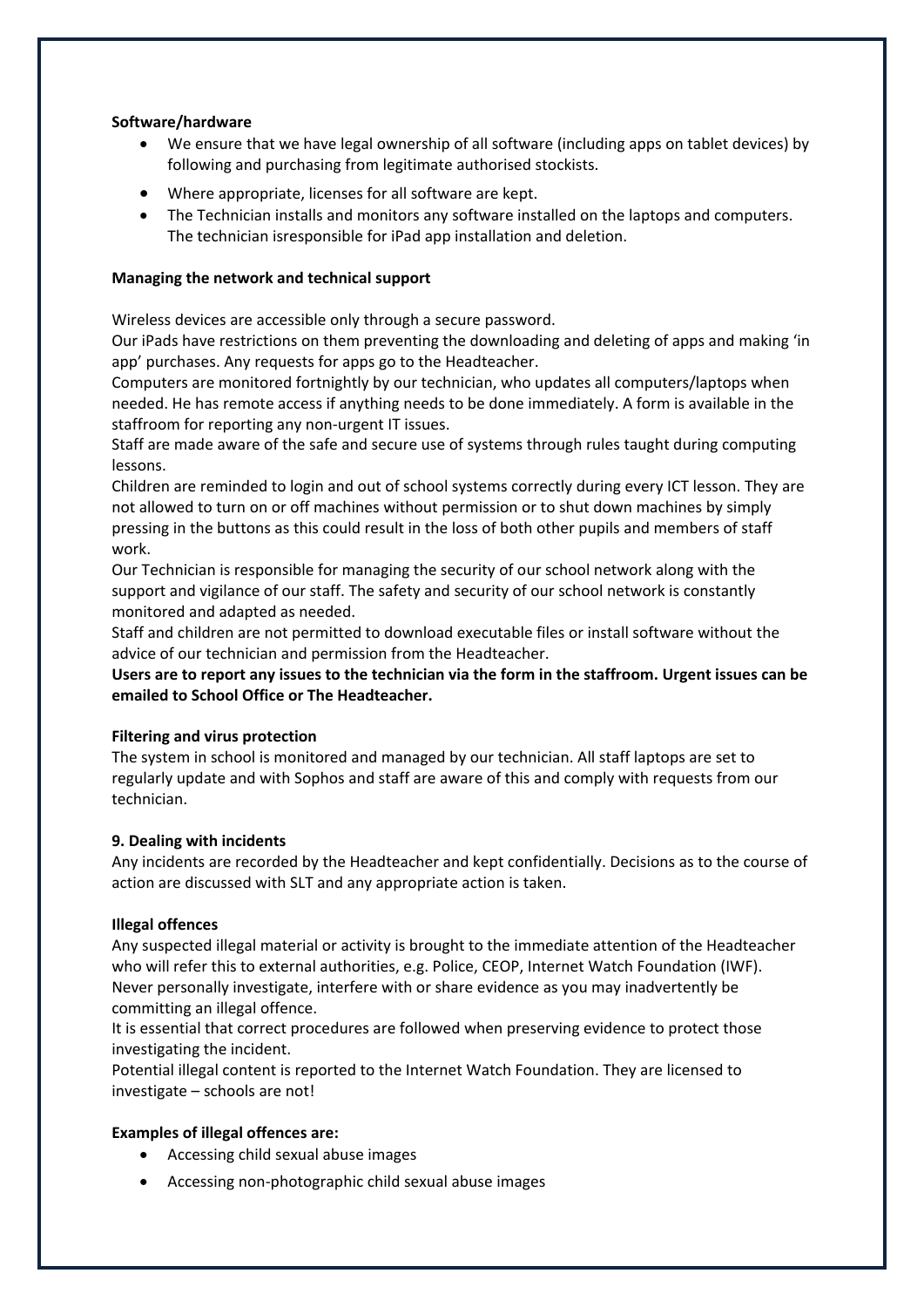- Accessing criminally obscene adult content.
- Incitement to racial hatred.

More details regarding these categories can be found on the IWF website.

#### **Inappropriate use**

It is more likely that our school will need to deal with incidents that involve inappropriate rather than illegal misuse. It is important that any incidents are dealt with quickly and actions are proportionate to the offence. Some examples of inappropriate incidents are listed below with suggested sanctions.

## **Incident Procedure and Sanctions**

Accidental access to inappropriate materials.

- Minimise the webpage/turn the monitor off
- Tell the adult in charge
- Enter the details in the Incident Log and report to the local filtering services if necessary
- Persistent 'accidental' offenders will need further disciplinary action
- Using other people's logins and passwords maliciously
- Deliberate searching for inappropriate materials.
- Bringing inappropriate electronic files from home.
- Using chats and forums in an inappropriate way.
- Once discovered inform SLT or designated E-safety Guru.
- Enter the details in the Incident Log.
- Additional awareness, raising of online safety issues and the AUP with individual child/class.
- More serious or persistent offences will result in further disciplinary action in line with Behaviour Policy.
- We consider Parent/Carer involvement.

Staff are responsible for dealing with online safety incidents and reporting them to either The Headteacher or SLT.

## **10. Acceptable Use Policy (AUP)**

William Morris Acceptable Use Policy stresses the importance of online safety training and education, is intended to ensure that all users of technology within school are responsible and are protected from potential risk in their everyday use of ICT for educational, personal and recreational purposes and reflects the content of the school's wider online safety Policy.

There are AUPs for staff, children and parents/carers that are available for all to access through the website and the office.

Our AUP outlines the ways in which users are protected when using technologies, including passwords, virus protection and filtering.

Advice is provided for users on how to report any failings in technical safeguards.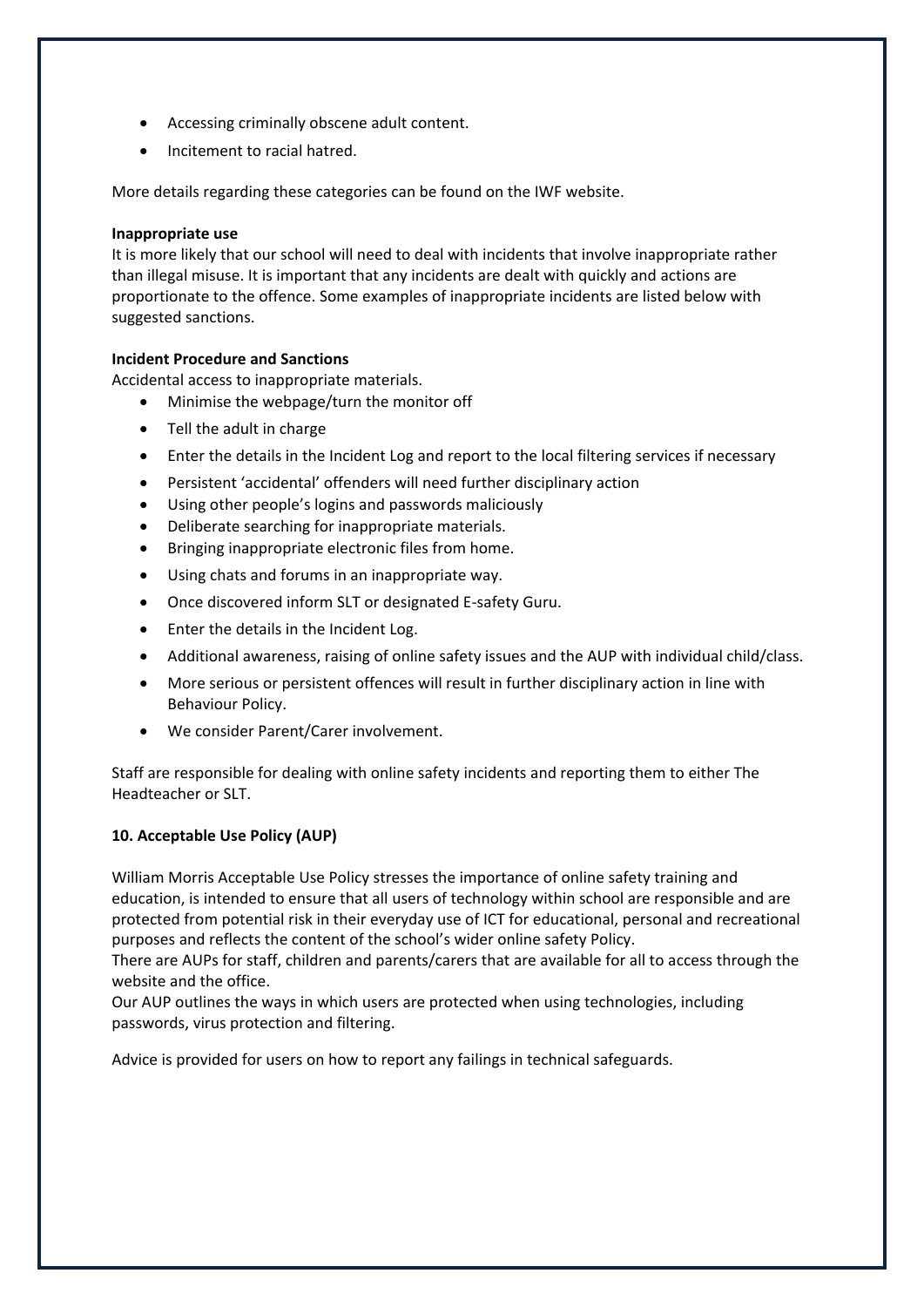# **11. Education and training**

In current times, both adults and children need to be digitally literate and aware of the benefits that use of technology can provide. However, it is essential that children are taught to use technology responsibly, securely and safely, being able to recognise potential risks and knowing how to respond. They should, for example, be able to communicate safely and respectfully online, be aware of the necessity to keep personal information private, be taught how to search effectively and be discerning in their evaluation of digital content and be aware of the need to respect copyright and Intellectual Property rights.

The three main areas of online safety risk:

## **Content**

Children are taught, where appropriate (this is usually done using outside agencies, e.g. Childline):

- That not all content is appropriate or from a reliable source.
- About exposure to inappropriate content, including online pornography, ignoring age ratings in games (exposure to violence associated with often racist language).
- About hate sites and cyberbullying.
- Content validation: how to check authenticity and accuracy of online content.

# **Contact:**

- Children are taught, where appropriate (This is usually done using outside agencies, e.g. Childline.):
- That contact may be made using digital technologies and that appropriate conduct is necessary when engaging with these technologies
- About cyberbullying in all forms.
- Issues with identity theft and sharing passwords.

## **Conduct:**

Children are made aware that their personal online behaviour can increase the likelihood of, or cause harm to themselves and others (This is usually done using outside agencies, e.g. Childline):

- Privacy issues, including disclosure of personal information, digital footprint and online reputation.
- Health and well-being amount of time spent online (internet or gaming).
- Copyright (little care or consideration for intellectual property and ownership such as music and film).

## **E-safety ‐ Across the curriculum**

It is vital that children are taught how to stay safe, protect themselves from harm and take a responsible approach to their own and others' online safety.

Children are taught to critically evaluate materials and develop good research skills through cross curricular teaching and discussions.

Children are reminded of safe Internet through discussions and the lists of rules in each class. Online safety – raising staff awareness